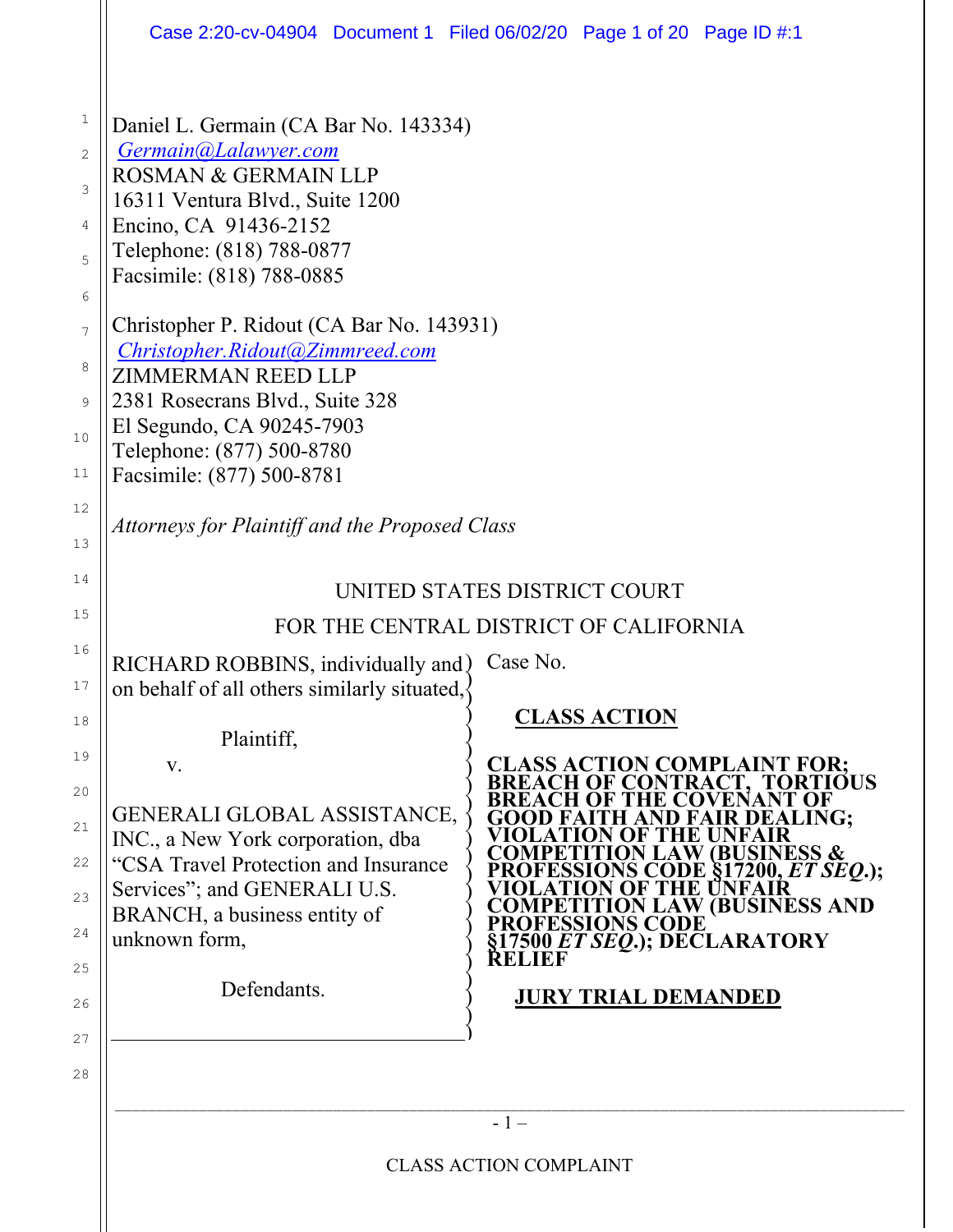2

3

4

5

6

7

8

9

10

11

12

13

14

15

16

17

18

19

20

21

22

23

24

25

26

27

28

 Plaintiff Richard Robbins ("Plaintiff"), by and through his counsel of record, Rosman & Germain LLP and Zimmerman Reed LLP, bring this Class Action Complaint on behalf of himself and all others similarly situated, and demand a trial by jury, for the acts and omissions arising out of Defendants' failure and refusal to indemnify Plaintiff and all others similarly situated under the terms of Defendants' travel insurance contracts for losses and damages sustained following the closures and travel restrictions imposed by various federal, state and local governments due to the Coronavirus Pandemic.

#### **INTRODUCTION**

1. On or about February 7, 2020, Plaintiff purchased from Defendants Generali Global Assistance, Inc., dba "CSA Travel Protection and Insurance Services" and Generali U.S. Branch (collectively, "Defendants"), travel protection and insurance policy number 20038W2847 (the "Insurance Policy") to insure against, among other things, trip cancellation, trip interruption and travel delays for a trip that Plaintiff intended to take to Deer Valley, Utah, between April 4, 2020 and April 12, 2020.

2. The Insurance Policy specifically provides coverage benefits for trip cancellation due to various stated occurrences, including "Being hijacked or Quarantined." Moreover, the Insurance Policy states: "QUARANTINE means the enforced isolation of you or your Traveling Companion, for the purpose of preventing the spread of illness, disease or pests."

3. On March 19, 2020, the state of California as well as the county of Los Angeles and numerous other federal, state and local jurisdictions ordered all citizens to stay at home and avoid non-essential travel (collectively, the "Civil Authority Orders"). Based upon the Civil Authority Orders, Plaintiff, a resident of Los Angeles County, was forced to cancel his trip. Shortly thereafter, Plaintiff filed a claim with Defendants seeking coverage under the Insurance Policy for his losses and damages.

4. On May 20, 2020, Plaintiff received written notice from Defendants denying Plaintiff's claim for coverage in its entirety due to alleged exclusions.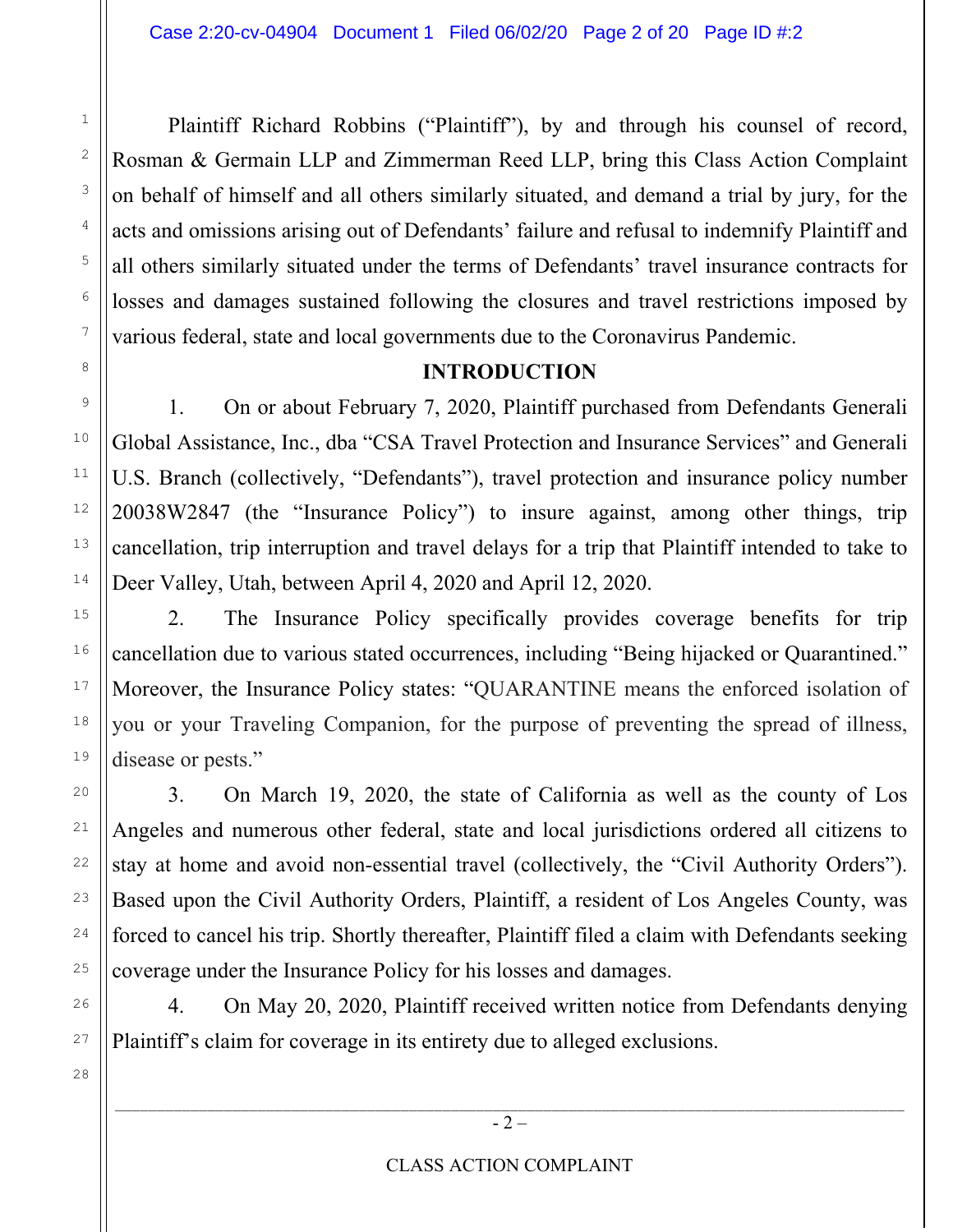5. Plaintiff now seeks recovery under the terms of the Insurance Policy and alleges that Defendants are in breach of contract and have acted in bad faith by denying Plaintiff's claim for coverage. Plaintiff also seeks declaratory relief from the Court that his losses and damages resulting from the Civil Authority Orders are covered under the terms of the Insurance Policy. Moreover, by denying Plaintiff's claim for coverage, Defendants also violated the Unfair Competition Law, Business & Professions Code §17200 *et seq*. and Business & Professions Code §17500 *et seq*. ("UCL"), and duties established at common law barring breach of contract and tortious breach of the covenant of good faith and fair dealing. By their misconduct, Defendants have violated statutory and common law and retained ill-gotten gains at the expense of Plaintiff and the Class. Accordingly, Plaintiff and the Class are entitled to restitution, damages, equitable relief, and all other available remedies.

6. Because Defendants engaged in their misconduct with respect to the Insurance Policy in the same manner as to numerous other consumers, a class action is the superior means of resolving these issues for all affected consumers.

#### **PARTIES**

7. At all times relevant hereto, Plaintiff Richard Robbins was a citizen of the state of California and domiciled in the city Beverly Hills, county of Los Angeles.

8. Defendant Generali Global Assistance, Inc. is a New York corporation, doing business as "CSA Travel Protection and Insurance Services" which maintains its headquarters and principal place of business at 4340 East West Highway, Suite 1000, Bethesda, MD 20814 and is admitted by the California Department of Insurance to sell travel insurance under license number 2821931.

9. Defendant Generali U.S. Branch is a business entity of unknown form which maintains its headquarters and principal place of business at 250 Greenwich Street, 33rd Floor, New York, NY 10007, and is admitted by the California Department of Insurance to underwrite travel insurance.

28

1

2

3

4

5

6

7

8

9

10

11

12

13

14

15

16

17

18

19

20

21

22

23

24

25

26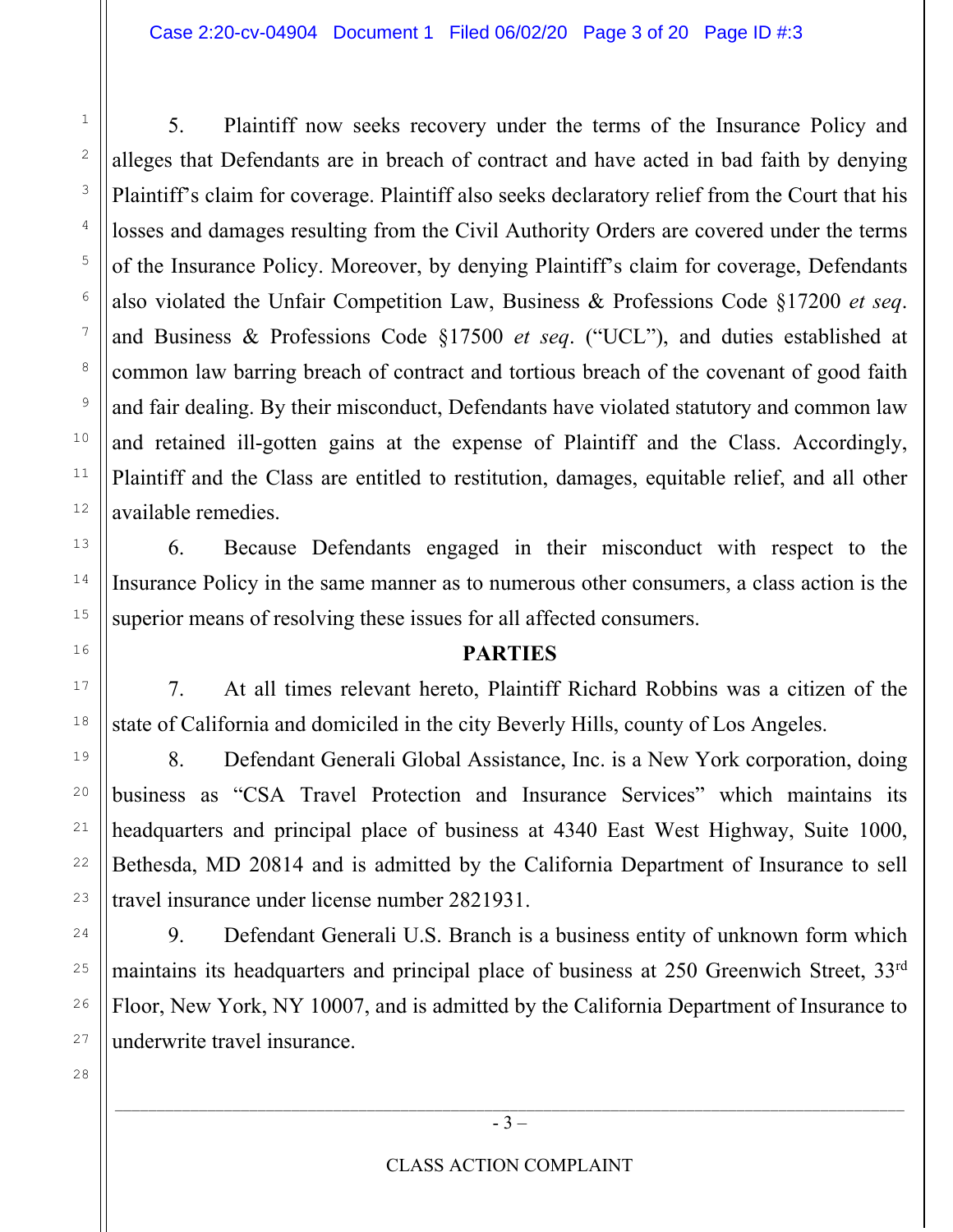#### **JURISDICTION AND VENUE**

10. This Court has subject matter jurisdiction pursuant to the Class Action Fairness Act of 2005 ("CAFA"), 28 U.S.C. 1332(d). Plaintiff seeks to prosecute this class action on a nationwide basis, satisfying CAFA's diversity requirement, because (a) at least one member of the putative class is a citizen of a state different from Defendants, (b) the amount in controversy exceeds \$5,000,000, exclusive of interest and costs, and (c) none of the exceptions under that subsection apply to this action. 28 U.S.C.  $\S 1332(d)(2)(A)$ .

11. The Court has personal jurisdiction over each of the Defendants because each Defendant transacts significant amounts of business in this state with consumers, including Plaintiff.

12. Venue is additionally proper because a substantial part of the events, conduct or omissions giving rise to the claims herein occurred in or emanated from this state and Defendants engaged in the complained-of transactions with Plaintiff in this District.

### **FACTS COMMON TO ALL COUNTS**

#### **A. The Coronavirus Pandemic**

13. On March 11, 2020, the World Health Organization ("WHO") declared the Coronavirus which causes a life threatening illness known as COVID-19 (the "Coronavirus") a global pandemic, stating it was "deeply concerned by the alarming levels of spread and severity, and by the alarming levels of inaction" to prevent the Coronavirus from spreading any further.<sup>1</sup> That same day, the total number of confirmed Coronavirus cases in the United States surpassed 1,100.<sup>2</sup>

14. As of April 23, 2020, more than 2.5 million globally confirmed Coronavirus cases were reported to the WHO, with over 800,000 in the United States.<sup>3</sup>

<sup>3</sup> https://covid19.who.int/

1

<sup>1</sup> https://www.who.int/dg/speeches/detail/who-director-general-s-

opening-remarks-at-the-media-briefing-on-covid-19---11-march-2020

<sup>2</sup> https://www.nytimes.com/2020/03/10/world/coronavirus-news.html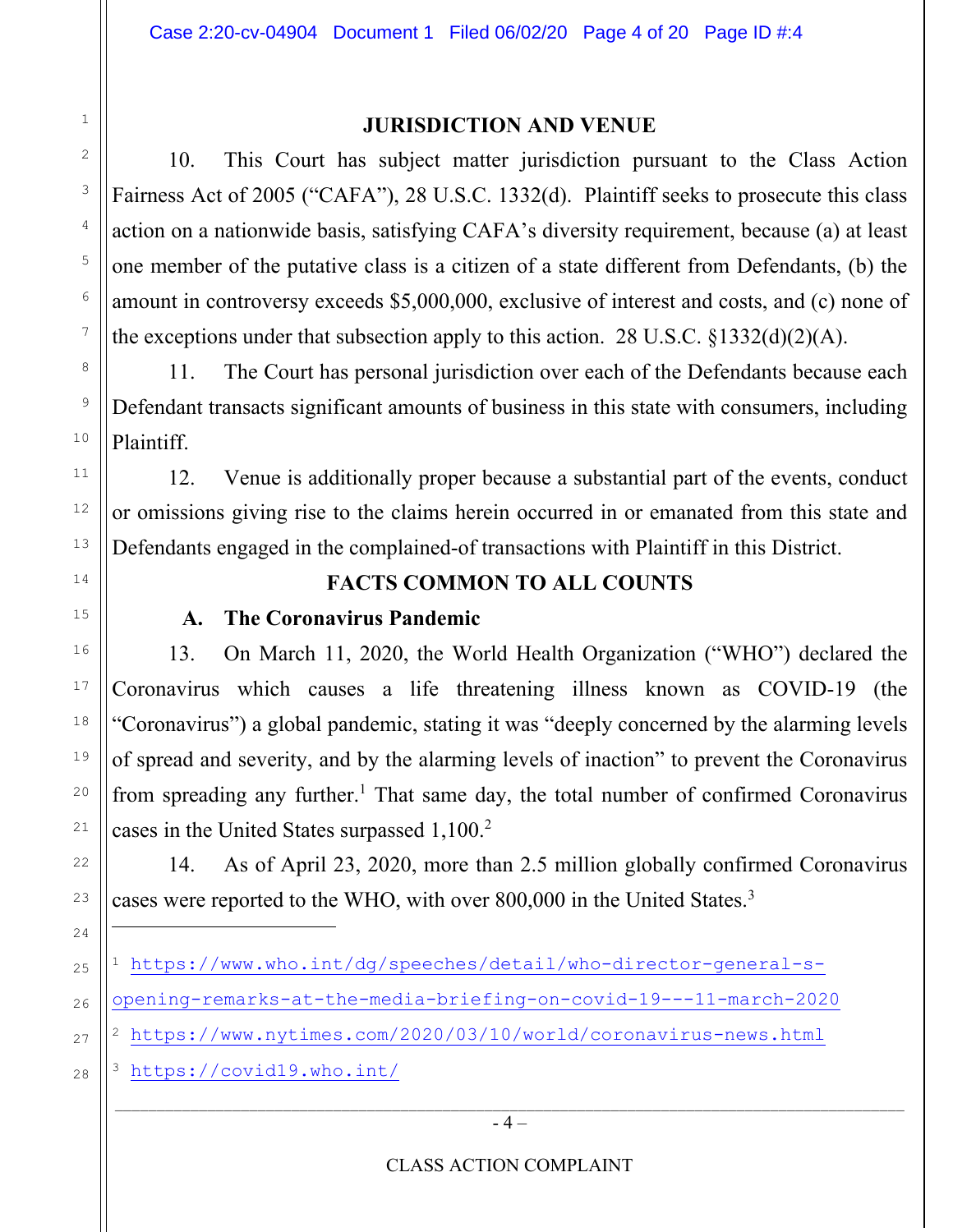# **B. Methods of Coronavirus Transmission**

1

2

3

4

5

6

7

8

9

10

11

12

13

14

15

15. While transmission of the Coronavirus is not yet fully understood, researchers have documented both human-to-human and surface-to-human transmission of the virus.<sup>4</sup>

16. Most commonly, Coronavirus is spread through aerosolized droplets from an infected person. Studies have found that Coronavirus can travel in aerosolized droplets up to 27 feet. $5$ 

17. However, indirect contact with surfaces or objects touched by an infected person can also lead to infection.<sup>6</sup> On March 27, 2020, the United States Centers for Disease Control and Prevention ("CDC") issued a report on Coronavirus outbreaks on cruise ships and found that the Coronavirus was identified on a variety of surfaces up to 17 days after cabins had been vacated.<sup>7</sup> Other studies from the New England Journal of Medicine have found that the Coronavirus lasts on surfaces at room temperature for up to  $3 \text{ days.}^8$ 

| 16 |                                                                        |
|----|------------------------------------------------------------------------|
| 17 | 4 See https://www.nih.gov/news-events/news-releases/new-coronavirus-   |
| 18 | stable-hours-surfaces (Coronavirus able to exist for hours on          |
| 19 | surfaces); see also https://www.who.int/news-                          |
| 20 | room/commentaries/detail/modes-of-transmission-of-virus-causing-covid- |
| 21 | 19-implications-for-ipc-precaution-recommendations (Coronavirus        |
| 22 | spreads through aerosolized droplets expelled from humans)             |
| 23 | https://www.usatoday.com/story/news/health/2020/03/30/coronavirus-     |
| 24 | social-distancing-mit-researcher-lydia-bourouiba-27-feet/5091526002/   |
| 25 | https://www.journalofhospitalinfection.com/action/showPdf?pii=S0195-   |
| 26 | 6701%2820                                                              |
| 27 | https://www.cdc.gov/mmwr/volumes/69/wr/mm6912e3.htm?s cid=mm6912e3 w   |
| 28 | https://www.nejm.org/doi/full/10.1056/NEJMc2004973                     |
|    |                                                                        |
|    | $-5-$                                                                  |
|    |                                                                        |

CLASS ACTION COMPLAINT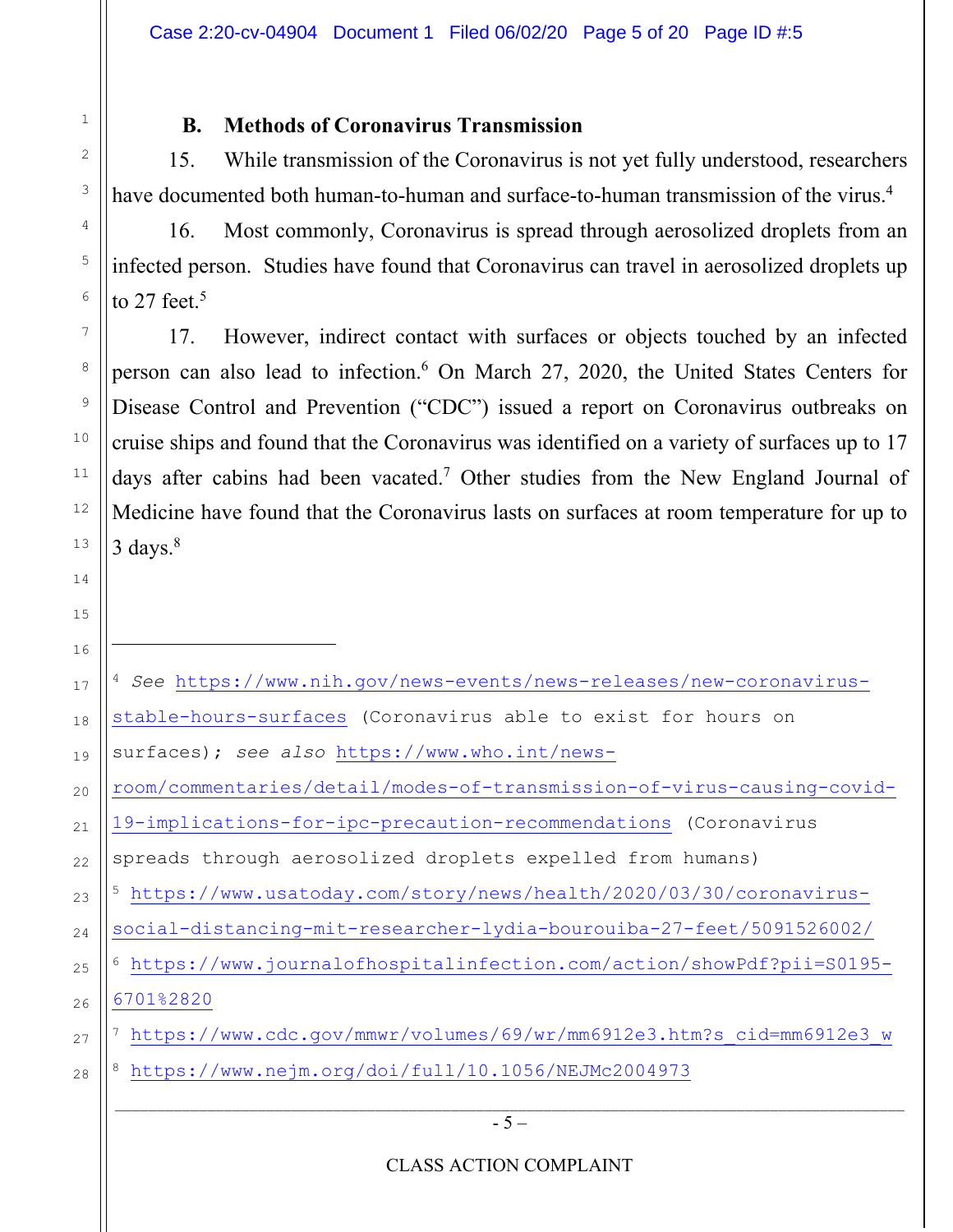2

3

4

5

6

7

8

9

10

11

12

13

14

15

16

17

18

19

20

21

22

27

28

### **C. Governmental Response to the Coronavirus**

18. The scientific community at large, including the WHO, has recognized that the "Coronavirus is a cause of real physical loss and damage."

19. On March 16, 2020, the White House and Centers for Disease Control and Prevention ("CDC") for the first time initiated a "30 Days to Slow the Spread" campaign to educate the public on the Coronavirus.<sup>9</sup> The campaign urged citizens to maintain adequate social distancing of at least 6 feet, *avoid discretionary travel*, and follow the directions of state and local authorities. It also urged citizens to self-isolate if they or anyone they reside with feels sick or tests positive for the Coronavirus.

20. On March 19, 2020, California Governor Gavin Newsome issued Executive Order N-33-20<sup>10</sup> which stated, in part: "To protect public health, I . . . order all individuals living in the State of California to stay home or at their place of residence except as needed to maintain continuity of operations of the federal critical infrastructure sectors." Later that same day, Los Angeles Mayor Eric Garcetti issued a Public Order Under City of Los Angeles Emergency Authority<sup>11</sup> which ordered that "all persons living within the City of Los Angeles are hereby ordered to remain in their homes." The Order further stated: "All travel, including, without limitation, travel on foot, bicycle, scooter. Motorcycle, automobile, or public transit is prohibited…" These Civil Authority Orders were based in part on the fact that the movement of people and commerce posed significant health and safety concerns to the community in light of the Coronavirus' ability to transmit from person-to-person and surface-to-person.

- 23 <sup>9</sup> https://www.whitehouse.gov/wp-
- 24 25 content/uploads/2020/03/03.16.20\_coronavirus-guidance\_8.5x11\_315PM.pdf <sup>10</sup> https://www.gov.ca.gov/wp-content/uploads/2020/03/3.19.20-attested-EO-N-33-20-
- 26 COVID-19-HEALTH-ORDER.pdf
	- 11https://www.lamayor.org/sites/g/files/wph446/f/article/files/SAFER\_AT\_HOME\_ORDER202 0.03.19.pdf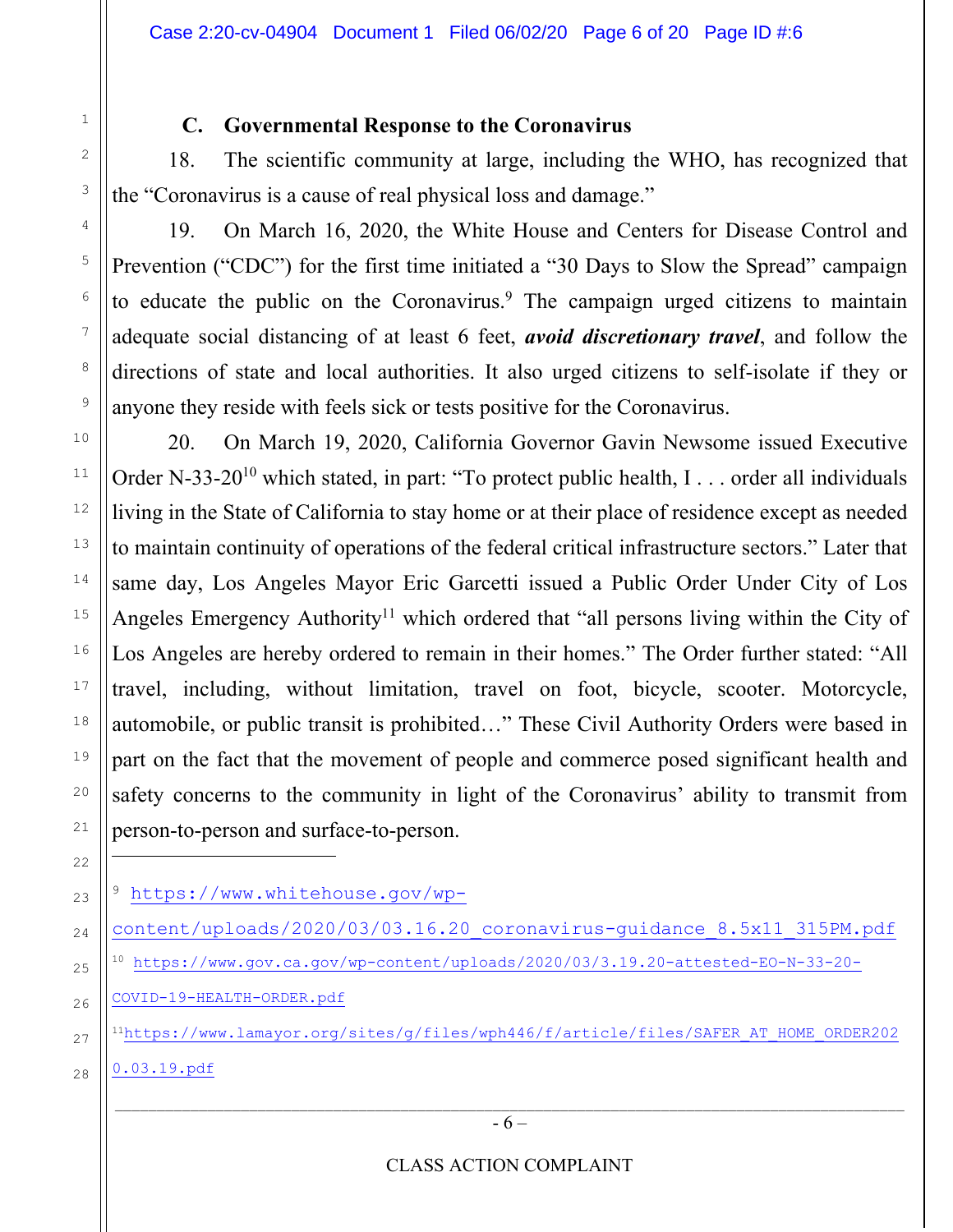### **D. Plaintiff's Insurance Policy**

21. On or about February 7, 2020, Plaintiff purchased from Defendants Travel Protection and Insurance policy number 20038W2847 (the "Insurance Policy") to insure against, among other things, Trip Cancellation, Trip Interruption and Travel Delays for a trip that he intended to take to Deer Valley, Utah, between April 4, 2020 and April 12, 2020. The stated maximum insurance coverage limit provided by the Insurance Policy for Trip Cancellation is \$7,681.77.

22. The Insurance Policy states, in part: "Benefits will be paid, up to the amount in the Schedule, for the forfeiture, prepaid, non-refundable, non-refunded, and unused published Payments that you paid for your Trip. If you are prevented from taking your Trip due to one of the following unforeseeable Covered Events that occur before departure on your Trip to you or your Traveling Companion, while your coverage is in effect under this Policy." Further, the Insurance Policy contains a long list of "Covered Events," including: "4. Being hijacked or Quarantined." Moreover, the Insurance Policy defines the term "Quarantine" as follows: "QUARANTINE means the enforced isolation of you or your Traveling Companion, for the purpose of preventing the spread of illness, disease or pests."

# **E. Plaintiff Suffered an Unforeseeable Covered Event and Resulting Losses due to the Coronavirus Pandemic**

23. As set forth above, on March 19, 2020 (more than 5 weeks after Plaintiff purchased the Insurance Policy), the state of California as well as the City of Los Angeles and numerous other federal, state and local jurisdictions ordered all citizens to stay at home and avoid non-essential travel. Based upon the Civil Authority Orders, which were unforeseeable to Plaintiff at the time he purchased the Insurance Policy, Plaintiff cancelled his trip to Deer Valley to be taken between April 4, 2020 and April 12, 2020.

24. Following cancellation of the trip, Plaintiff promptly submitted a claim to Defendants for Trip Cancellation Coverage under the Insurance Policy (Claim Number 20034177-01). Specifically, Plaintiff notified Defendants that he was seeking the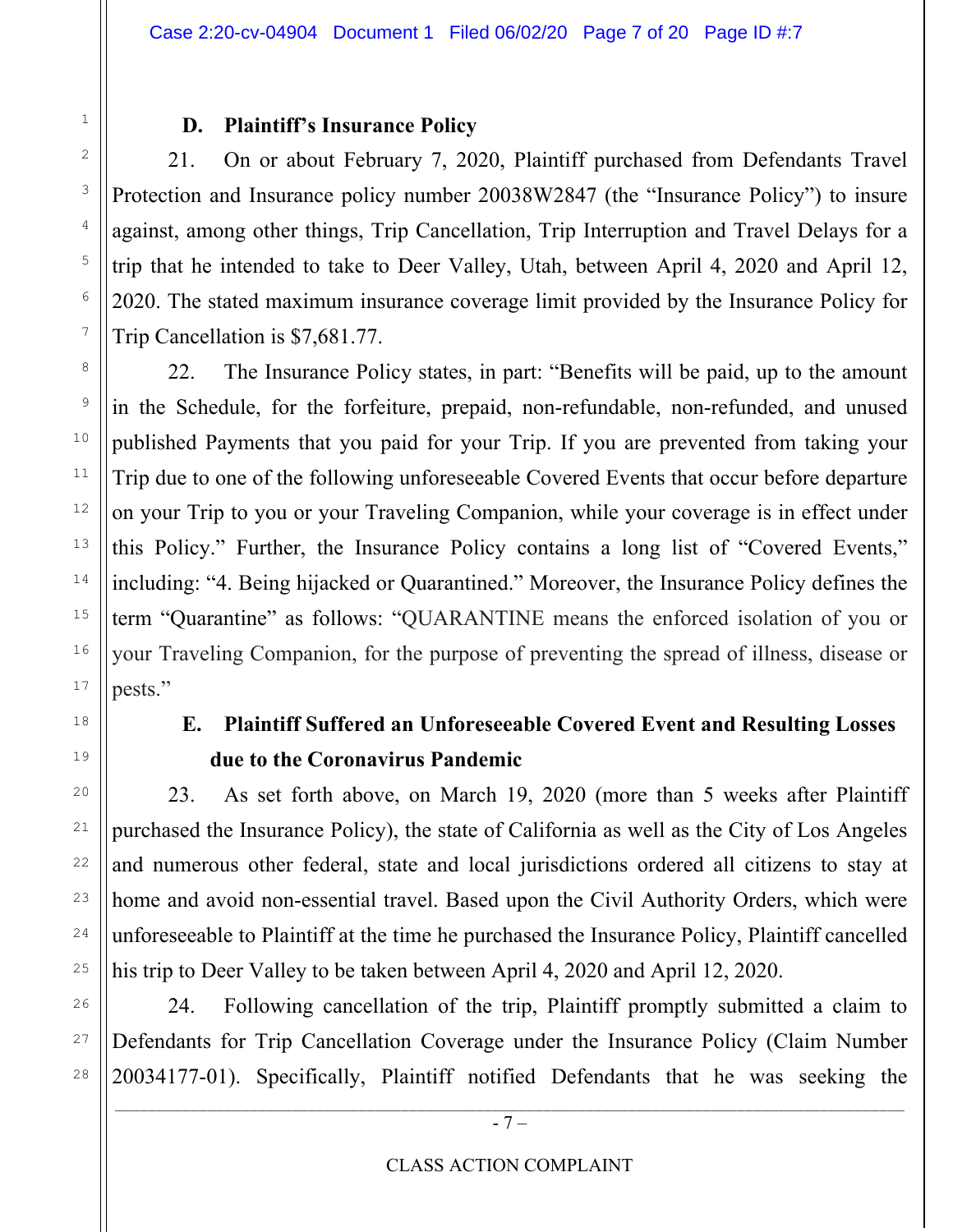$\_$  ,  $\_$  ,  $\_$  ,  $\_$  ,  $\_$  ,  $\_$  ,  $\_$  ,  $\_$  ,  $\_$  ,  $\_$  ,  $\_$  ,  $\_$  ,  $\_$  ,  $\_$  ,  $\_$  ,  $\_$  ,  $\_$  ,  $\_$  ,  $\_$  ,  $\_$  ,  $\_$  ,  $\_$  ,  $\_$  ,  $\_$  ,  $\_$  ,  $\_$  ,  $\_$  ,  $\_$  ,  $\_$  ,  $\_$  ,  $\_$  ,  $\_$  ,  $\_$  ,  $\_$  ,  $\_$  ,  $\_$  ,  $\_$  , - 8 – 1 2 3 4 5 6 7 8 9 10 11 12 13 14 15 16 17 18 19 20 21 22  $23$ 24 25 26 27 28 Maximum Insurance Coverage Limit provided by the Insurance Policy for Trip Cancellation in the total amount of \$7,681.77. 25. On May 20, 2020, Plaintiff received a letter from Defendants denying coverage for the claim in its entirety. In the letter, Defendants stated, as follows: Dear Richard Robbins: CSA Travel Protection and Insurance Services represents Generali U.S. Branch as the administrator of the travel protection plan that was selected. First, we sincerely hope that you and your loved ones are healthy and safe during this unprecedented time. We have reviewed the information provided regarding your recent travel disruption. Unfortunately, the cause of loss is not due to an event that is covered by the plan you purchased. Furthermore, the Coronavirus outbreak is considered a foreseeable event under any plans purchased on or after January 29, 2020. Therefore, you could be covered if you are diagnosed with Coronavirus, but foreseeable events such as becoming quarantined due to the Coronavirus will not be covered. Additionally, the policy states "We will not pay for any loss under this Policy, caused by, or resulting from: . . . any issue or event that could have been reasonably foreseen or expected when you purchased the coverage." As the reason for your cancellation does not meet the requirements of a listed, Covered Event and is subject to exclusion, no benefits are payable for your claim. Please refer to the Description of Coverage or Insurance Policy for further information. However, due to the difficult circumstances, we wish to make an accommodation and provide you a voucher for the full amount of the insurance premium you paid to be applied to a future trip. You do not need to call us, an email will be sent to the policyholder email address on file with all voucher information in the next few business days. Additionally, our Global team is working around the clock in order to provide assistance and medical aid to customers. Please feel free to contact our customer service center at (888) 501‐3025 if you have any travel related concerns. Thank you for giving us an opportunity to help you during this difficult time. Should you feel your claim has been improperly denied or rejected, we want you to know you may contact the California Department of Insurance with your complaint and seek assistance from the governmental agency that regulates insurance. To contact the Department, write or call: California Department of Insurance, Claim Services Bureau, 300 South Spring Street, South Tower,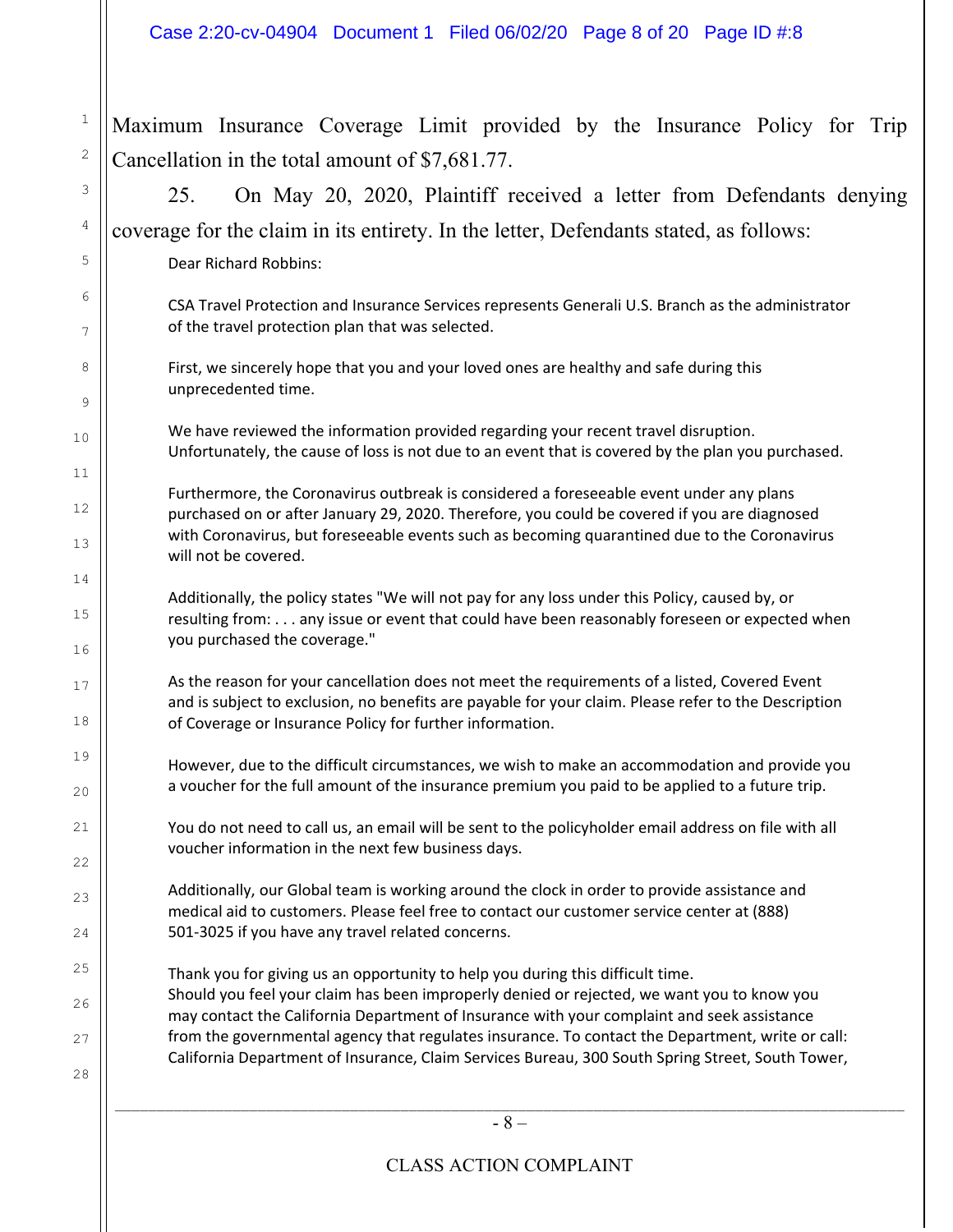Los Angeles, CA 90013. The toll‐free number is 1‐800‐927‐HELP (4357)‐within CA or 1‐213‐897‐8921‐outside CA.

If you have any questions, please feel free to contact us by email at claims@csatravelprotection.com or by FAX at (877) 300‐8670. Please ensure the claim number is included with your response.

Sincerely,

Claims Department

# **CLASS ACTION ALLEGATIONS**

26. Plaintiff brings this action pursuant to Fed. R. Civ. P. 23, on behalf of himself and the following Class, defined as follows:

> All persons who purchased from Defendants or any affiliate or subsidiary entity a travel insurance policy with quarantine coverage and subsequently cancelled their trip due to Civil Authority Orders issued by federal, state and local authorities which ordered all citizens to stay at home and avoid nonessential travel as a result of the Coronavirus but have not received coverage from Defendants for losses incurred.

Specifically excluded from the Class are the Defendants and their employees, as well as this Court and all of its employees.

27. Numerosity: The members of the Class are so numerous that their individual joinder is impracticable. Plaintiff is informed and believes, and on that basis alleges, that the Class contain thousands of members. The precise number of members of the Class is unknown to Plaintiff. The true number of members of the Class is known by Defendants, however, and thus, may be notified of the pendency of this action by first class mail, electronic mail, and by published notice. Upon information and belief, members of the Class can be identified by the business records of Defendants.

 $\_$  ,  $\_$  ,  $\_$  ,  $\_$  ,  $\_$  ,  $\_$  ,  $\_$  ,  $\_$  ,  $\_$  ,  $\_$  ,  $\_$  ,  $\_$  ,  $\_$  ,  $\_$  ,  $\_$  ,  $\_$  ,  $\_$  ,  $\_$  ,  $\_$  ,  $\_$  ,  $\_$  ,  $\_$  ,  $\_$  ,  $\_$  ,  $\_$  ,  $\_$  ,  $\_$  ,  $\_$  ,  $\_$  ,  $\_$  ,  $\_$  ,  $\_$  ,  $\_$  ,  $\_$  ,  $\_$  ,  $\_$  ,  $\_$  , 28. Commonality and predominance: Pursuant to Federal Rules of Civil Procedure, Rule 23(a)(3) and Rule 23(b)(3), commonality and predominance are satisfied because there are questions of law and fact common to Plaintiff and the Class, which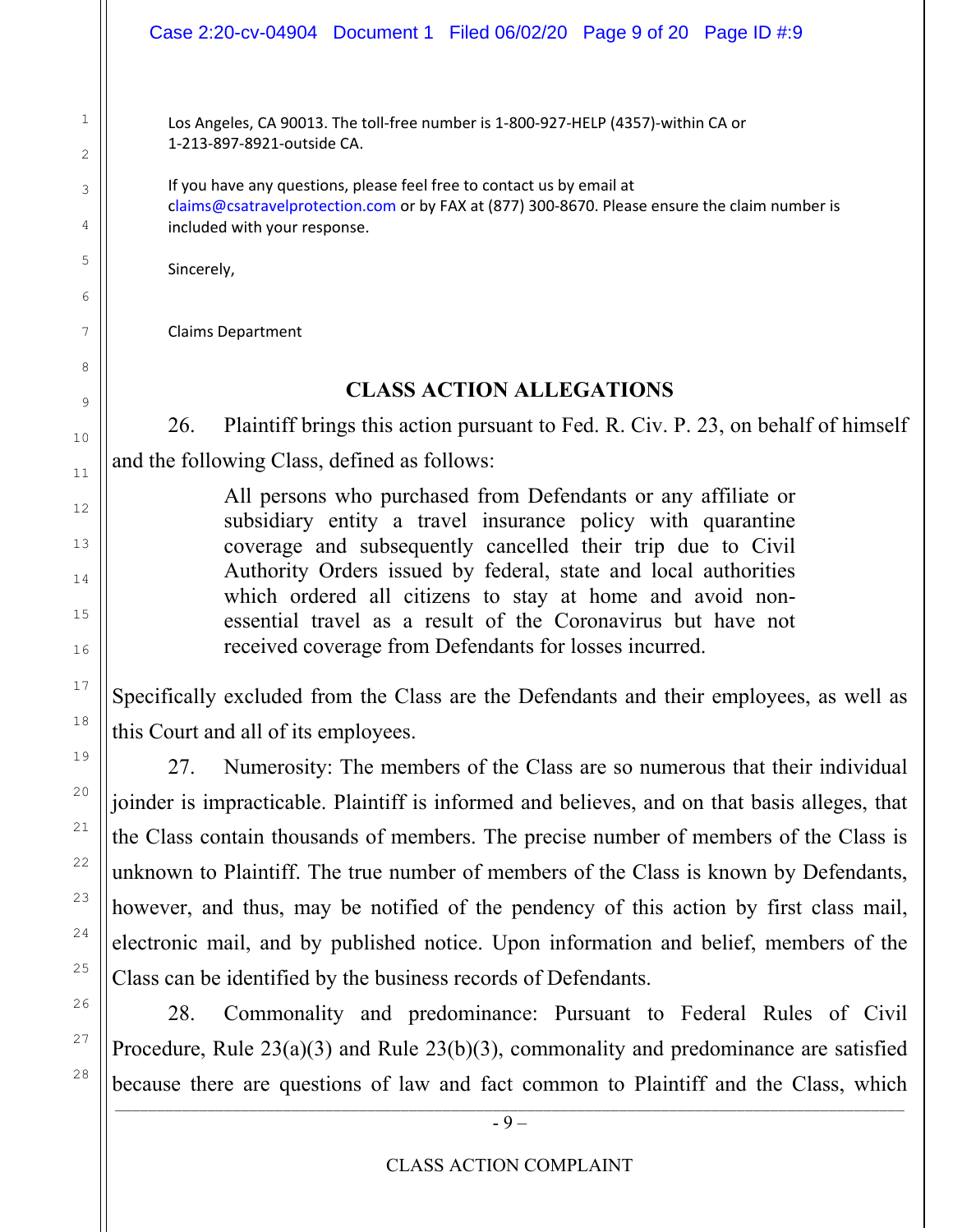2

3

4

5

6

7

8

9

10

11

12

13

14

15

16

17

18

19

 $20$ 

21

22

 $2<sup>2</sup>$ 

24

25

26

27

28

predominate over any individual questions affecting only individual members. The common questions of law and fact include, but are not limited to:

- a. Whether Defendants' conduct described herein constitutes breach of contract;
- b. Whether Defendants' conduct described herein constitute tortious breach of the covenant of good faith and fair dealing;
- c. Whether Defendants have been unjustly enriched as a result of their unlawful activities described herein;
- d. Whether Defendants' misconduct described herein is an unlawful, unfair, or fraudulent business act or practice, in violation of Bus. & Prof. Code §17200, *et seq*.
- e. Whether Defendants' misconduct described herein is an unfair, deceptive, untrue, or misleading advertisement, in violation of Bus. & Prof. Code §17500, *et seq*.;
- f. Whether, prior to the publication of the CDC's "30 Days to Slow the Spread" campaign, it was foreseeable that quarantine orders would be issued;
- g. Whether Defendants should provide restitution to Plaintiff and the Class;
- h. Whether an injunction should issue prohibiting Defendants and their successors, agents, representatives, employees, and all persons who act in concert with any of them, from making untrue or misleading statements as described herein;
- i. The amount and type of damages and other relief to be awarded to Plaintiff and the Class; and
- j. Whether Plaintiff and the Class are entitled to restitution, statutory and other damages, civil penalties, punitive damages, and/or declaratory or injunctive relief.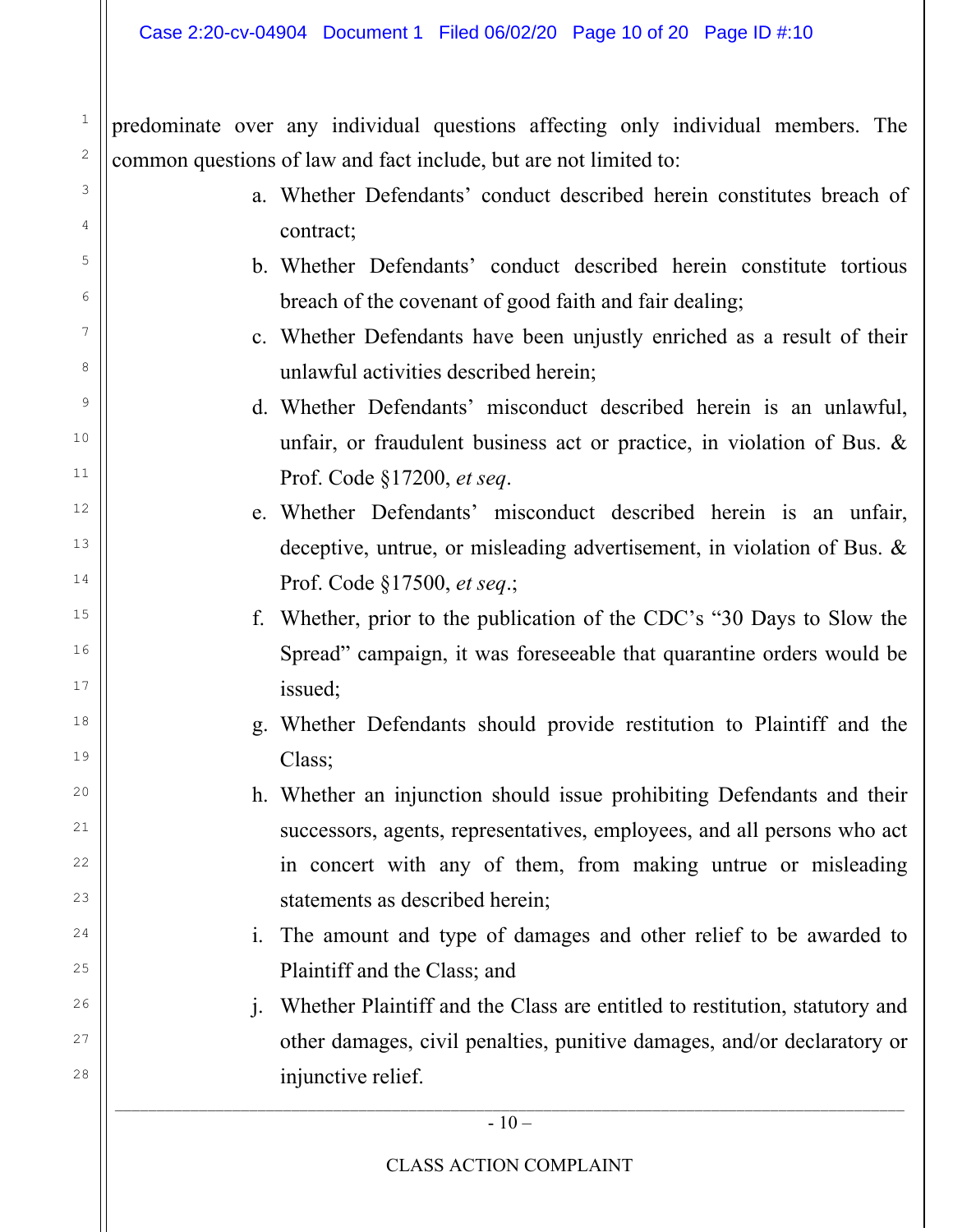29. Typicality: Plaintiff's claims are typical of the claims of the members of the Class. The factual and legal bases of Defendants' liability to Plaintiff and other members of the Class are the same and resulted in similar injuries.

30. Adequate Representation: Plaintiff will represent and protect the interests of the Class both fairly and adequately. He has retained counsel competent and experienced in complex class action litigation. Plaintiff has no interests that are antagonistic to those of the Class, and his interests do not conflict with the interests of the members of the Class he seeks to represent.

31. Superiority: Class proceedings on these facts and this law are superior to all other available methods for the fair and efficient adjudication of this controversy, given that individual litigation would increase the delay and expense to all parties due to the complex factual and legal controversies present in this case. The class action device will present far fewer management difficulties, and it will provide the benefit of a single adjudication, economies of scale, and comprehensive supervision by this Court.

32. A representative action under Bus. & Prof. Code §17200 *et seq*. and Bus. & Prof. Code §17500 *et seq.,* is also appropriate to secure restitution for all affected members of the Class and the general public and to obtain injunctive relief.

33. Plaintiff is entitled to an award of attorney's fees and costs in prosecuting this action against Defendants under Civil Code §1780(e). Plaintiff is also entitled to an award of attorney's fees and costs pursuant to Code of Civil Procedure §1021.5, because: (a) a successful outcome in this action will result in the enforcement of important rights affecting the public interest; (b) This action will result in the cessation of business practices which are unlawful, unfair, or fraudulent business acts or practices, and will result in restitution and/or disgorgement of monies which Defendants should not equitably retain, thereby providing significant benefit to the Class and the general public; and/or (c) Such fees should not, in the interest of justice, be paid out of any recovery.

27 /////

28 /////

1

2

3

4

5

6

7

8

9

10

11

12

13

14

15

16

17

18

19

20

21

22

23

24

25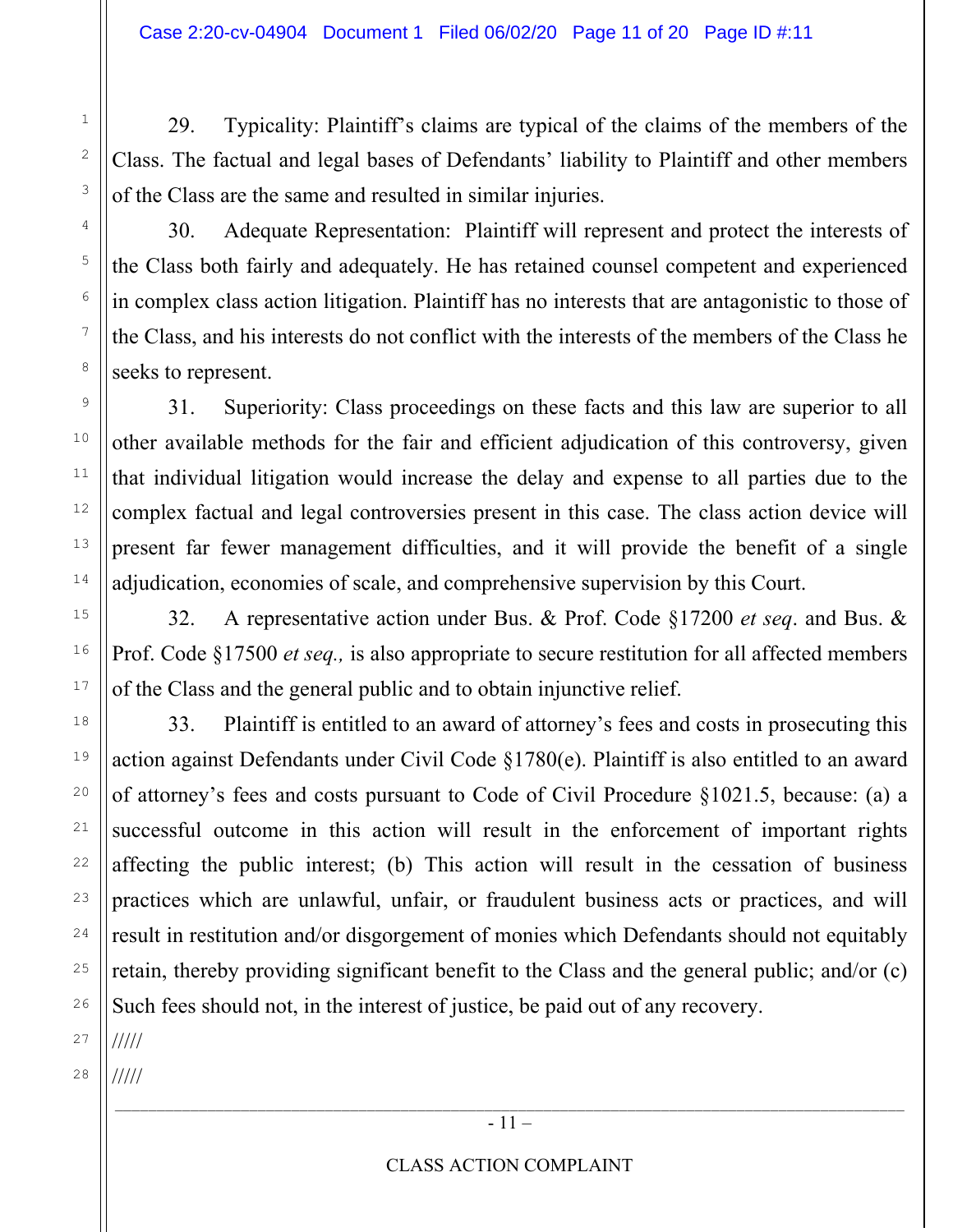Case 2:20-cv-04904 Document 1 Filed 06/02/20 Page 12 of 20 Page ID #:12

#### **INJURY**

34. By reason of the above-described conduct and bad faith, Defendants caused actual harm, injury-in-fact, and loss of money to Plaintiff and all other members of the Class. Plaintiff was injured in the following ways:

- a. Plaintiff paid Defendants \$472.43 for the Insurance Policy to insure against, among other things, trip cancellation, trip interruption and travel delays for a trip that Plaintiff intended to take to Deer Valley, Utah, between April 4, 2020 and April 12, 2020.
- b. All other members of the Class also paid significant sums to Defendants for Travel Protection Insurance;
- c. As a result of the Civil Authority Orders which ordered all citizens to stay at home and avoid non-essential travel due to the Coronavirus, Plaintiff and all other members of the Class did not travel resulting in losses and damages; and
	- d. Plaintiff and all members of the Class have each been deprived of money and other benefits afforded by the terms of the travel insurance policies issued by Defendants, including the use of their money and interest, requiring compensation and restitution.

# **FIRST BASIS FOR RELIEF**

# **(Breach of Contract Against All Defendants)**

35. Plaintiff realleges paragraphs 1 through 34, inclusive, as though set forth in full.

36. At all relevant times, Plaintiff had in full force and effect the Insurance Policy. The Insurance Policy insures against, among other things, trip cancellation, trip interruption and travel delays for a trip that Plaintiff intended to take to Deer Valley, Utah, between April 4, 2020 and April 12, 2020. The stated Maximum Insurance Coverage Limit provided by the Insurance Policy for Trip Cancellation is \$7,681.77.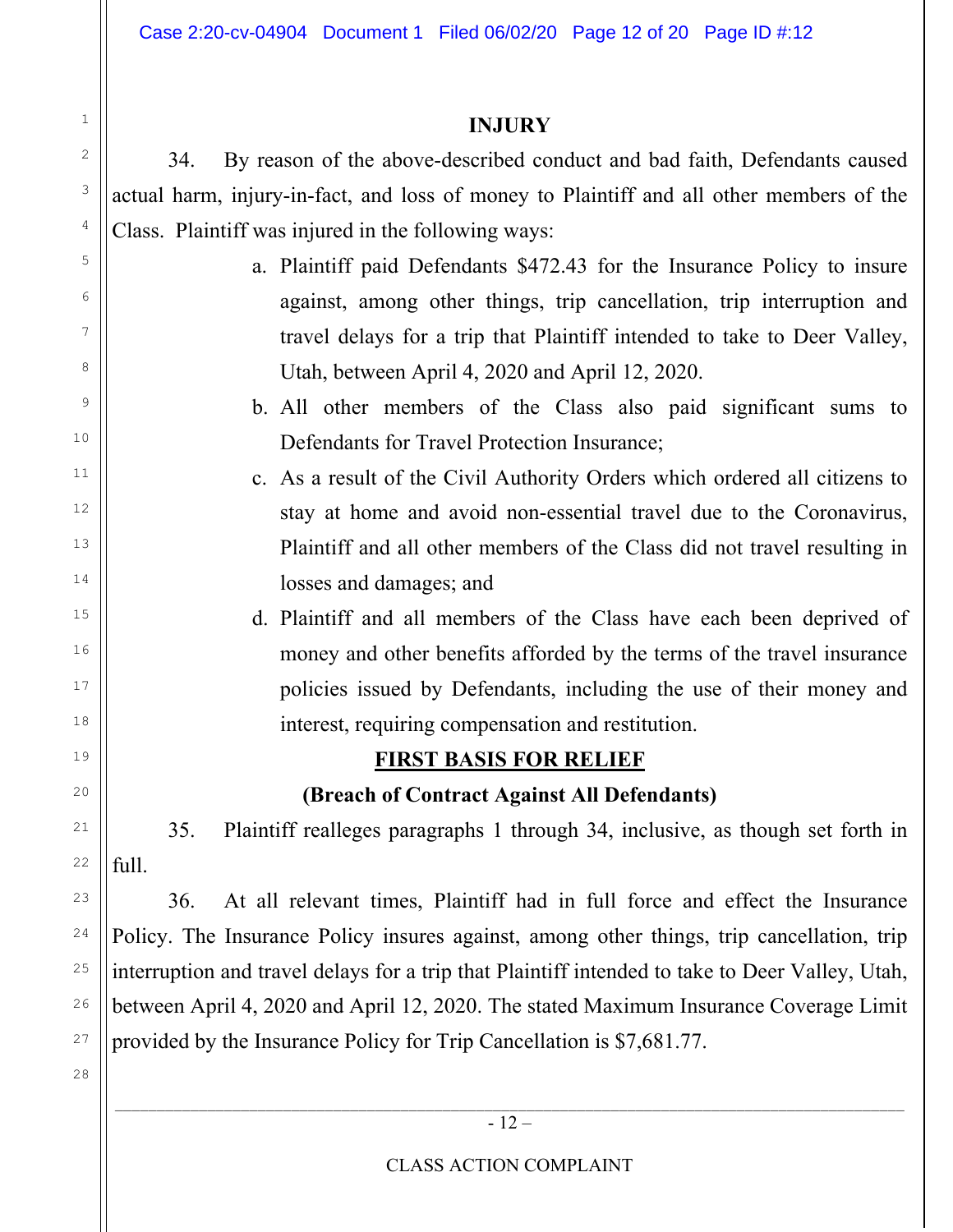37. The Insurance Policy was sold, issued and underwritten by Defendants and is applicable for any covered loss for travel between April 4, 2020 and April 12, 2020. Plaintiff is the named insured on the Insurance Policy and is entitled to its benefit.

38. Each member of the Class also procured travel insurance policies sold, issued and underwritten by Defendants insuring against, among other things, trip cancellation, trip interruption and travel delays for trips and is applicable for any covered loss for travel during the stated period. Each member of the Class is a named insured on such travel insurance policy and is entitled to its benefits.

39. Defendants, and each of them, breached the terms of the Insurance Policy and similar travel insurance policies purchased by each member of the Class by failing and refusing to perform their contractual duties to pay all losses as set forth above.

40. Plaintiff and each member of the Class have performed all conditions, covenants and promises required to be performed pursuant to the terms of the Insurance Policy and similar travel insurance policies purchased by each member of the Class which were sold, issued and underwritten by Defendants, including the payment of all premiums due, except as excused or prevented by Defendants' conduct.

41. Plaintiff and each member of the Class were subject to the Civil Authority Orders and required to quarantine during the time they were scheduled to travel as covered by the Insurance Policy and similar travel insurance policies purchased by each member of the Class.

42. Defendants improperly denied coverage and failed to provide the benefits required under the Insurance policy and similar travel insurance policies purchased by each member of the Class.

43. As a direct result of Defendants' conduct as alleged above, Plaintiff and each member of the Class have been deprived of the benefits of the insurance coverage for which they paid substantial premiums. As a direct, proximate and reasonably foreseeable result of Defendants' breaches of contract, Plaintiff and the Class have been damaged in an amount in excess of \$5,000,000, to be determined according to proof at the time of trial.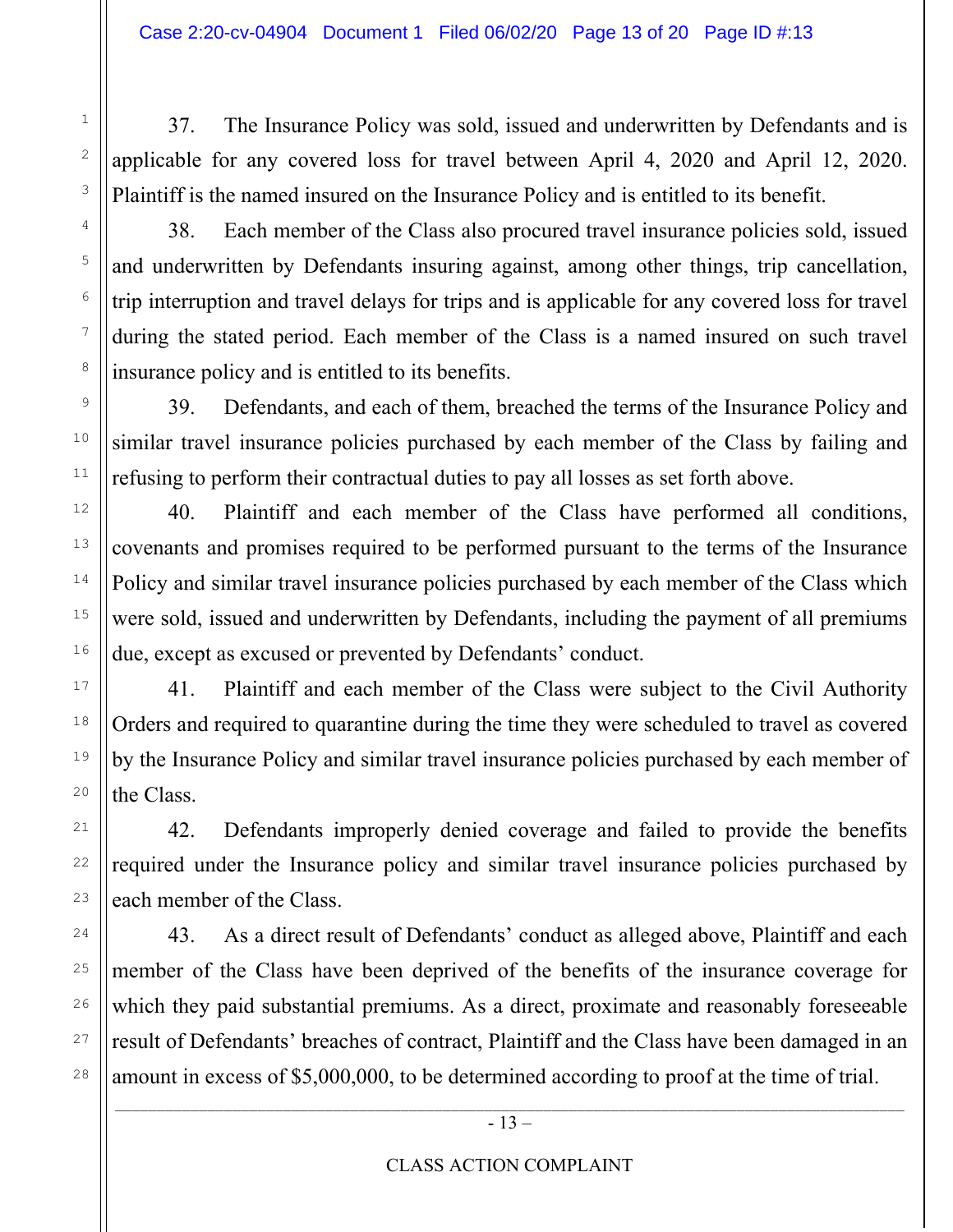2

3

4

5

6

7

8

9

10

11

12

13

14

15

16

17

18

19

20

21

22

23

24

25

26

27

28

#### **SECOND BASIS FOR RELIEF**

# **(Tortious Breach of the Covenant of Good Faith and Fair Dealing Against All Defendants)**

44. Plaintiff realleges paragraphs 1 through 34, inclusive, as though set forth in full.

45. Implied in every contract of insurance is a covenant of good faith and fair dealing that neither party will do anything which will injure the right of the other to receive the benefits of the agreement. An insurer is said to act in "bad faith" when it breaches its duty to deal fairly and in good faith with its insured.

46. In breach of the covenant of good faith and fair dealing, Defendants acted in an unreasonable or imprudent manner in discharging their obligations under the Insurance Policy and similar travel insurance policies purchased by each member of the Class which were sold, issued and underwritten by Defendants, by, among other things, (1) failing and refusing to timely, fully and adequately investigate the claim of Plaintiff and each member of the Class for coverage, (2) failing and refusing to timely, fully and adequately inquire into possible bases that might support the claim for coverage by Plaintiff and each member of the Class, and (3) failing and refusing to pay all amounts due in according with the terms of the Insurance Policy and similar travel insurance policies purchased by each member of the Class. Specifically, Defendants claimed that after January 29, 2020, quarantine was reasonably foreseeable, despite the CDC recommending against travel for the first time on March 16, 2020.

47. As a direct result of Defendants' conduct as alleged above, Plaintiff and each member of the Class have been damaged in an amount in excess of \$5,000,000, to be determined according to proof at the time of trial.

48. In committing the acts described herein, Defendants acted in conscious disregard of the rights of Plaintiff and each member of the Class and is guilty of malice, oppression and/or fraud. The conduct of Defendants warrants an assessment of punitive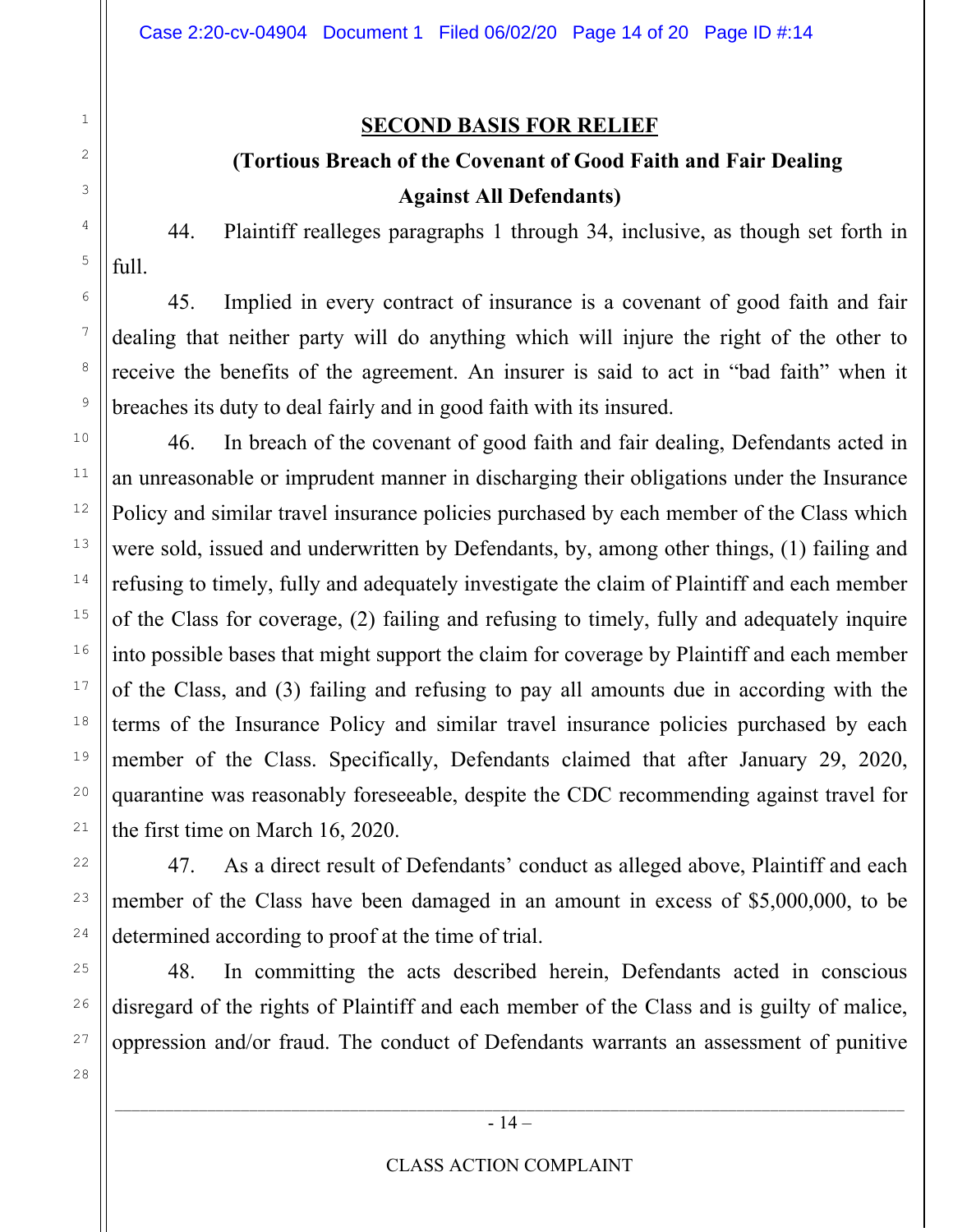2

3

4

5

6

7

8

9

10

11

12

13

14

15

16

17

18

19

20

21

22

23

24

25

26

27

28

damages in an amount appropriate to punish Defendants, and each of them, and deter them from engaging in similar conduct in the future.

### **THIRD BASIS FOR RELIEF**

(Violations of Business and Professions Code § 17200—Unfair Competition)

49. Plaintiff realleges paragraph 1 through 34, 36 through 43, and 45 through 48, inclusive, as though set forth in full.

50. California Business and Professions Code §17200 et seq. prohibits acts of "unfair competition," which is defined by Business and Professions Code §17200 as including "any unlawful, unfair or fraudulent business act or practice...."

51. Defendants' conduct as described above, constitutes "unfair" and "unlawful" business acts and practices.

Defendants have violated and continue to violate Business and Professions Code §17200's prohibition against engaging in "unfair" and "unlawful" business acts or practices, by, *inter alia*, breach of contract as well as tortious breach of the covenant of good faith and fair dealing and otherwise acting in bad faith by denying the claims for coverage by Plaintiff and each member of the Class as alleged above.

52. Defendants conduct does not benefit competition or consumers. Indeed, the injury to competition and consumers is substantial, which was not outweighed by the utility of Defendants' conduct.

53. Plaintiff and each member of the Class could not have reasonably avoided the injury each of them suffered.

54. The gravity of the consequences of Defendants' conduct, as described above, outweighs any justification, motive or reason therefore and is immoral, unethical, oppressive, unscrupulous, and offends established public policy. Defendants' conduct results in an unfair advantage that significantly harms competition in the insurance marketplace.

55. Plaintiff and each member of the Class suffered injury in fact and lost money in the form of premiums paid to Defendants.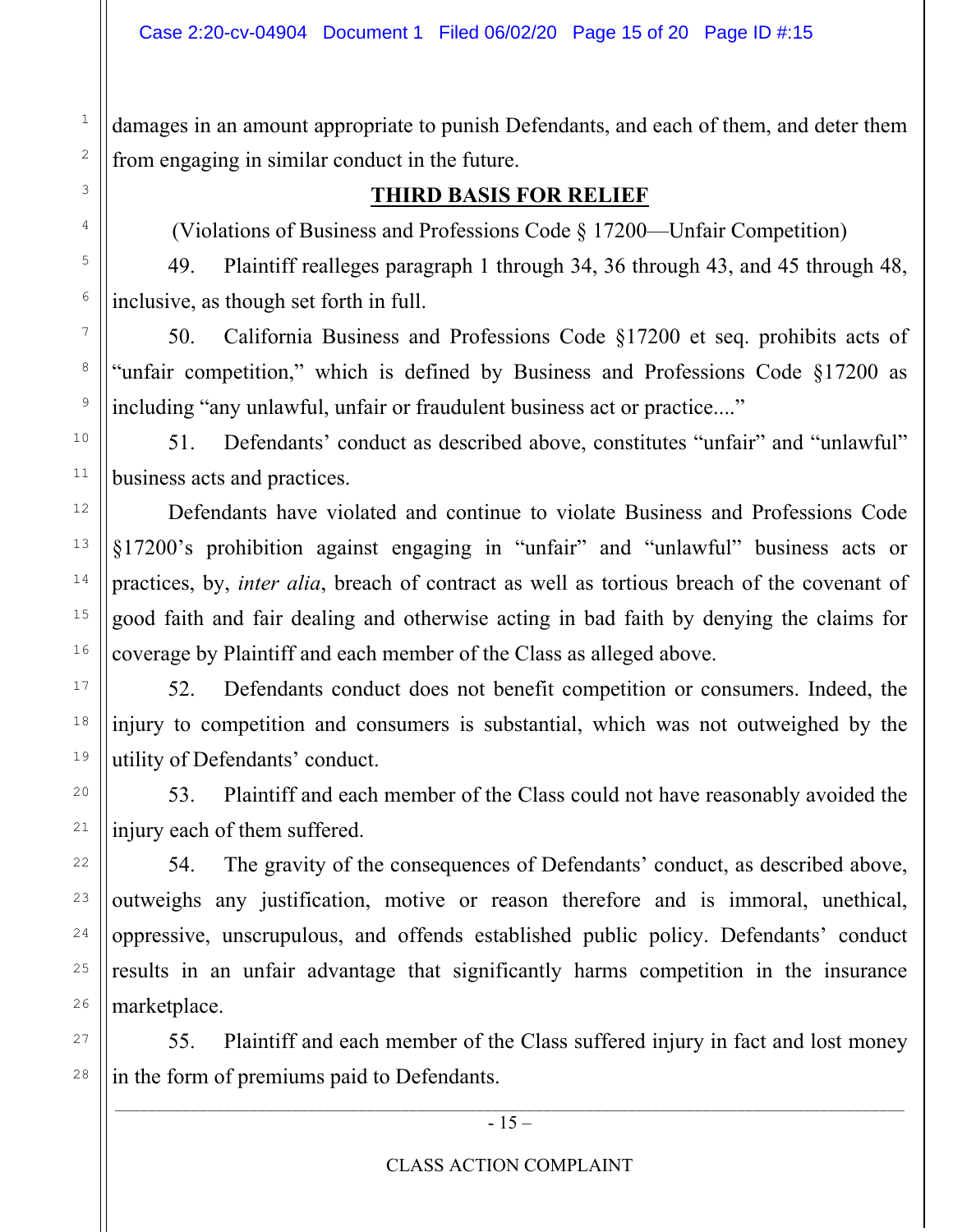56. By reason of the foregoing, Plaintiff and each member of the Class are entitled to recover from Defendants restitution of monies paid, injunctive relief, declaratory relief, the cost of bringing this action (including reasonable attorney's fees and costs), and any other relief allowed by law and deemed just and equitable under the circumstances.

57. By this action, Plaintiff and each member of the Class request that Defendants be ordered to make restitution of any money, property, goods or services that may have been acquired through their violation of Business & Professions Code §17200 as alleged herein.

58. Pursuant to Code of Civil Procedure § 1021.5 of the Code of Civil Procedure and the Court's inherent equitable power, Plaintiff and each member of the Class seek recovery of their costs of suit and reasonable attorney's fees.

### **FOURTH BASIS FOR RELIEF**

 (Violations of Business and Professions Code § 17500—False and Misleading Statements)

59. Plaintiff realleges paragraph 1 through 34, 36 through 43, 45 through 48, and 50 through 58, inclusive, as though set forth in full.

60. With intent directly or indirectly to dispose of personal property and to perform services and to induce the public to enter into obligations thereto, Defendants caused to be made and disseminated before the public in California statements concerning such personal property and services that were untrue and misleading, and which by the exercise of reasonable care should be known to be untrue and misleading. That is, Defendants advertised their untrue and misleading offer, among other ways, on websites and on the internet directed at consumers.

61. Members of the public, as reasonable consumers, were likely to be deceived by Defendants' statements made to the public. The statements were not mere puffery. Defendants are insurers registered to provide insurance in California and elsewhere and are generally expected by the general consuming public to stand behind their products,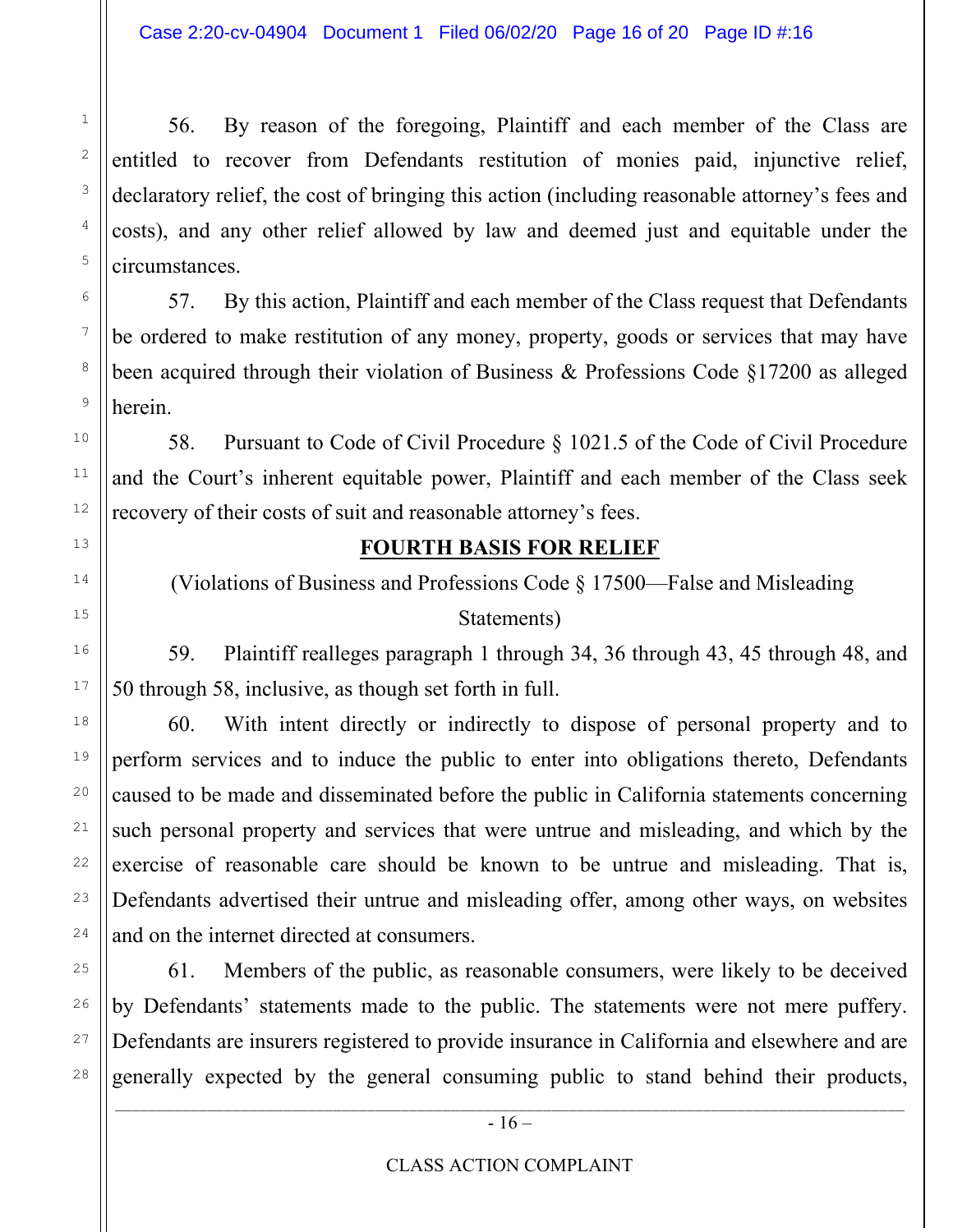services and promises. Plaintiff and each member of the Class were damaged by Defendants' misrepresentations and false statements.

62. By reason of the foregoing, Plaintiff and each member of the Class are entitled to recover from Defendants restitution of monies paid, injunctive relief, declaratory relief, the cost of bringing this action (including reasonable attorney's fees and costs), and any other relief allowed by law and deemed just and equitable under the circumstances.

63. By this action, Plaintiff and each member of the Class request that Defendants be ordered to make restitution of any money, property, goods or services that may have been acquired through their violation of Business & Professions Code § 17500 as alleged herein.

64. Pursuant to Code of Civil Procedure § 1021.5 of the Code of Civil Procedure and the Court's inherent equitable power, Plaintiff and each member of the Class seek recovery of their costs of suit and reasonable attorney's fees.

# **FIFTH BASIS FOR RELIEF**

# **(Declaratory Relief Against All Defendants)**

65. Plaintiff realleges paragraph 1 through 34, inclusive, as though set forth in full.

66. The Insurance Policy and similar travel insurance policies purchased by each member of the Class are contracts under which Plaintiff and each member of the Class paid premiums in exchange for Defendants' promise to indemnify Plaintiff and each Member of the Class in the event of a covered loss. Plaintiff and each Member of the Class have complied with all applicable provisions of the Insurance Policy and similar travel insurance policies purchased by each member of the Class, yet Defendants refuse to fulfill their contractual obligation to indemnify Plaintiff and each member of the Class for losses sustained as a result of the cancellation of their trips due to the Civil Authority Orders.

67. A case or controversy exists between Plaintiff and each member of the Class, on the one hand, and Defendants, on the other hand, with respect to the right of Plaintiff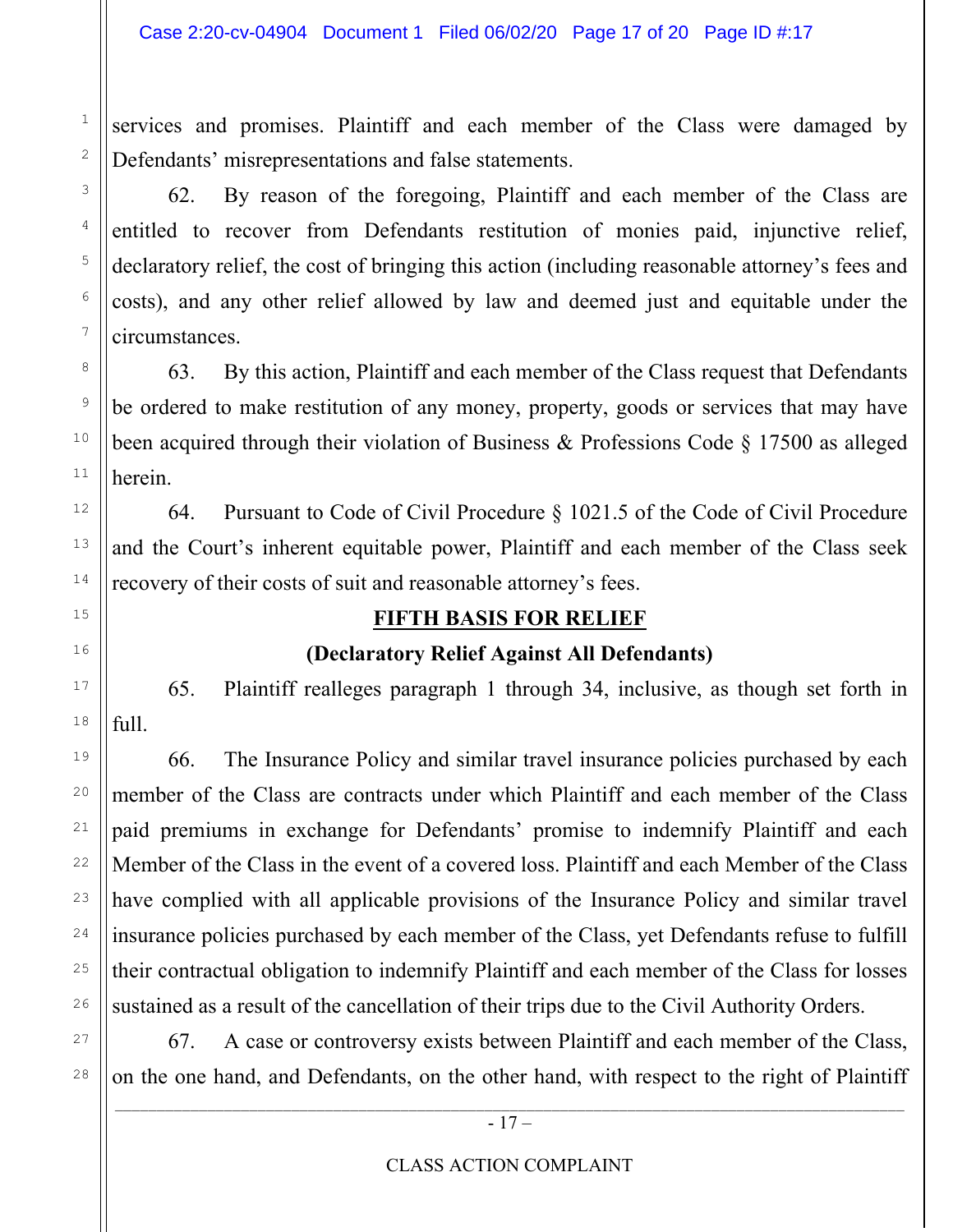and each member of the Class to recover losses for the cancellation of their trips and Defendants' duty to indemnify pursuant thereto. Plaintiff and each member of the Class paid all premiums due for the Insurance Policy and similar travel insurance policies purchased by each member of the Class. Plaintiff and each member of the Class did not travel on the specified dates due to Civil Authority Orders which required Plaintiff and each member of the Class to quarantine during the time Plaintiff and each member of the Class were scheduled to travel. Defendants denied the claims of Plaintiff and each Member of the Class for such losses.

68. A judicial determination is necessary and appropriate at this time under the circumstances in order that Plaintiff and each member of the Class, on the one hand, and Defendants, on the other hand, may ascertain their respective rights and duties with respect to the losses and damages at issue.

#### **PRAYER FOR RELIEF**

**THEREFORE**, Plaintiff prays for judgment against Defendants, and each of them, as follows:

- A. An Order certifying this case as a class action pursuant to Fed. R. Civ. P.  $23(b)(2)$ , (b)(3) and/or (c)(4);
	- B. For compensatory damages in an amount to be proven at trial;
- C. For restitution pursuant to Business & Professions Code §§ 17200 and 17500;
	- D. For statutory, treble and/or punitive damages to the extent permitted by law;
	- E. For an injunction prohibiting Defendants and their successors, agents, representatives, employees, and all persons who act in concert with any of them, from making untrue or misleading statements as described herein;
	- F. For reasonable attorney's fees and costs of suit pursuant to Code of Civil Procedure §1021.5 and Civil Code §1780(e) and the Court's inherent equitable power; and

27 /////

1

2

3

4

5

6

7

8

9

10

11

12

13

14

15

16

17

18

19

 $20$ 

21

22

 $2<sup>2</sup>$ 

24

25

26

28 /////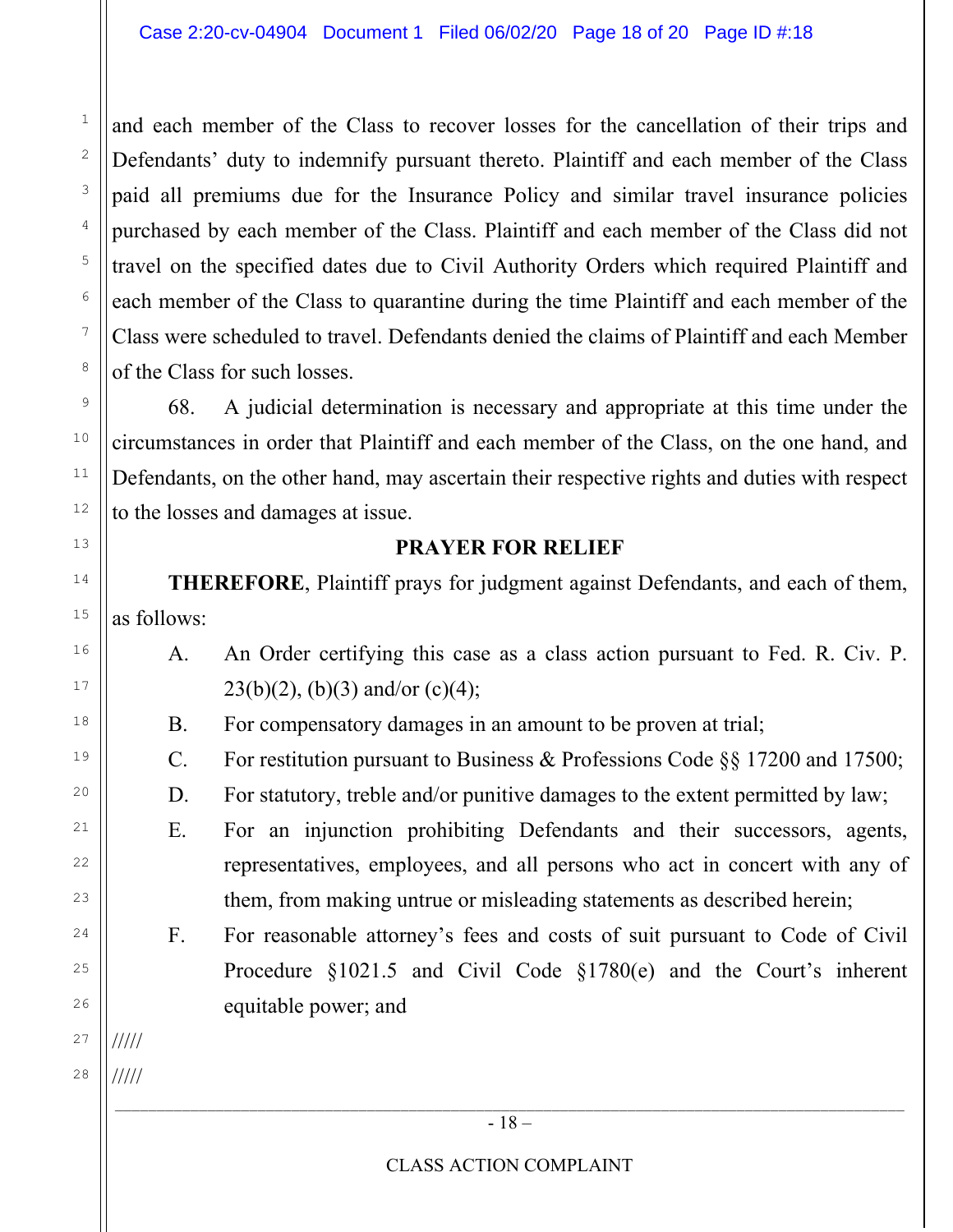| 1<br>2                                                                                                                                 | G.                            | For such other and further relief as the Court deems just and proper.                                                                                                                                                                                                                                                                                                                                                                                                                                    |  |  |  |  |
|----------------------------------------------------------------------------------------------------------------------------------------|-------------------------------|----------------------------------------------------------------------------------------------------------------------------------------------------------------------------------------------------------------------------------------------------------------------------------------------------------------------------------------------------------------------------------------------------------------------------------------------------------------------------------------------------------|--|--|--|--|
| 3                                                                                                                                      |                               | ROSMAN & GERMAIN LLP                                                                                                                                                                                                                                                                                                                                                                                                                                                                                     |  |  |  |  |
| 4<br>5<br>6<br>7<br>8<br>9<br>10<br>11<br>12<br>13<br>14<br>15<br>16<br>17<br>18<br>19<br>20<br>21<br>22<br>23<br>24<br>25<br>26<br>27 | Dated: June 2, 2020           | /S/ Daniel L. Germain<br>Daniel L. Germain (CA Bar No. 143334)<br>Germain@Lalawyer.com<br>16311 Ventura Blvd., Suite 1200<br>Encino, CA 91436-2152<br>Telephone: (818) 788-0877<br>Facsimile: (818) 788-0885<br>Christopher P. Ridout (CA Bar No. 143931)<br>Christopher.Ridout@Zimmreed.com<br><b>ZIMMERMAN REED LLP</b><br>2381 Rosecrans Blvd., Suite 328<br>El Segundo, CA 90245-7903<br>Telephone: (877) 500-8780<br>Facsimile: (877) 500-8781<br>Attorneys for Plaintiff and the Proposed<br>Class |  |  |  |  |
| 28                                                                                                                                     | $-19-$                        |                                                                                                                                                                                                                                                                                                                                                                                                                                                                                                          |  |  |  |  |
|                                                                                                                                        | <b>CLASS ACTION COMPLAINT</b> |                                                                                                                                                                                                                                                                                                                                                                                                                                                                                                          |  |  |  |  |